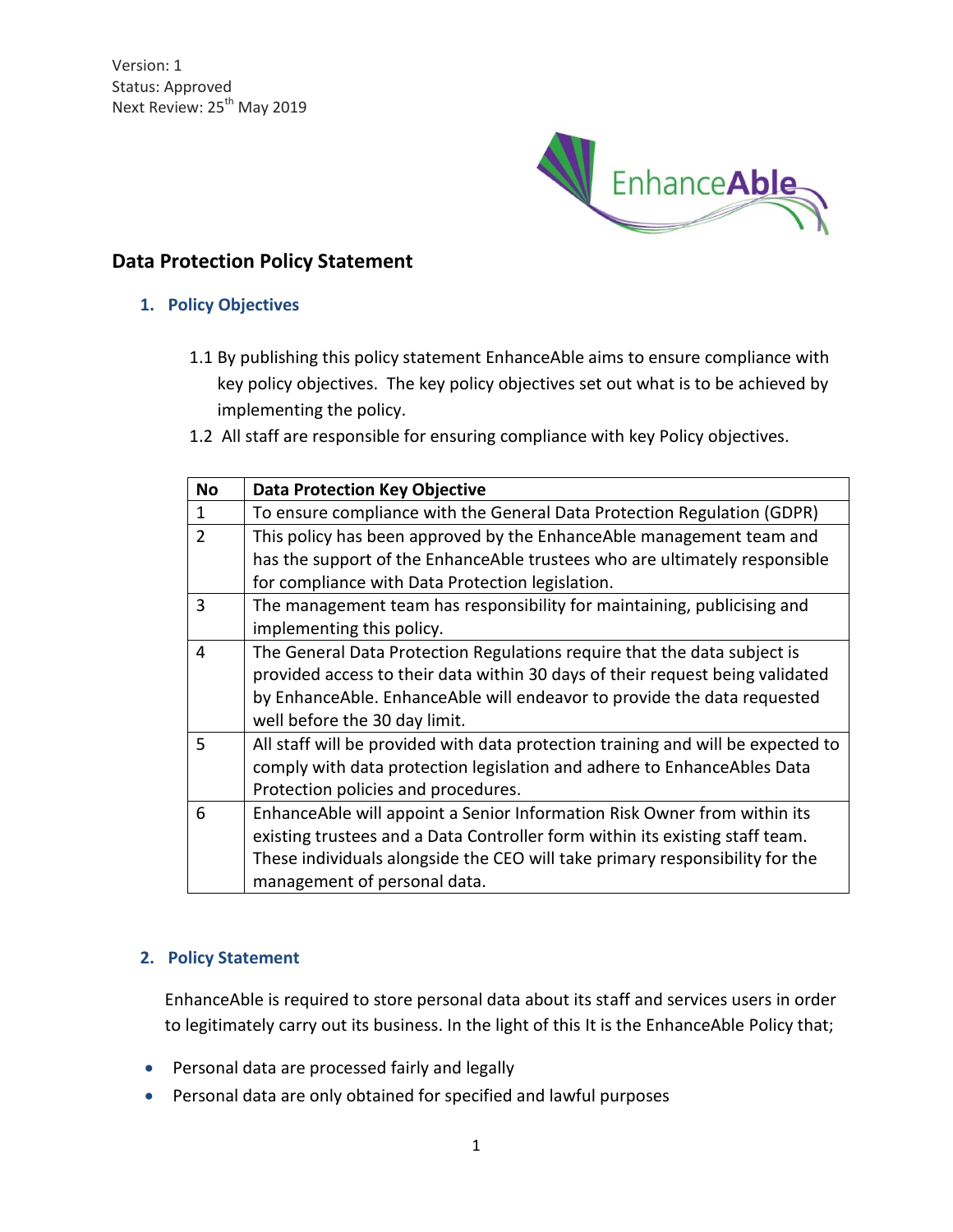- Personal data are adequate, relevant and are not excessive to the purposes for which they are processed.
- Personal data are kept accurate and up to date.
- Personal data are not kept for longer than is necessary.
- Personal data are processed in accordance with the rights of the data subjects
- Personal data are protected from unauthorized and unlawful processing and against accidental loss or destruction or damage by appropriate technical and organizational controls.

## **3. Subject Access**

- 3.1 The Data Subject can be anyone about who EnhanceAble retains personal data. Most commonly this will be service users, staff and other stakeholders. From time to time any of these stakeholders might request access to that personal data. This is called a Subject Access request.
- 3.2 The CEO, Data Controller and Senior must be informed of all subject access requests.
- 3.3 Personal data will only be disclosed to the data subject (or his/ her representative) when;
	- The subject access request is made in writing or audio recorded in cases where people have difficulties around writing.
	- The authenticity of the individual making the request has been confirmed.
	- The data subject has given their documented consent for the representative to receive the data requested (where the request is made by a representative of the data subject)
	- The appropriate fee has been paid where required (Max £10). Note: this fee will not apply to service users, relatives of service users or staff.
- 3.4 The response time detailed in section 1 does not commence until all conditions identified in section 3.3 have been satisfied.
- 3.5 Requests for service user's personal data will be coordinated by the relevant manager. Usually the manager of that service.
- 3.6 Requests for staff personal data will normally be coordinated by the HR Manager.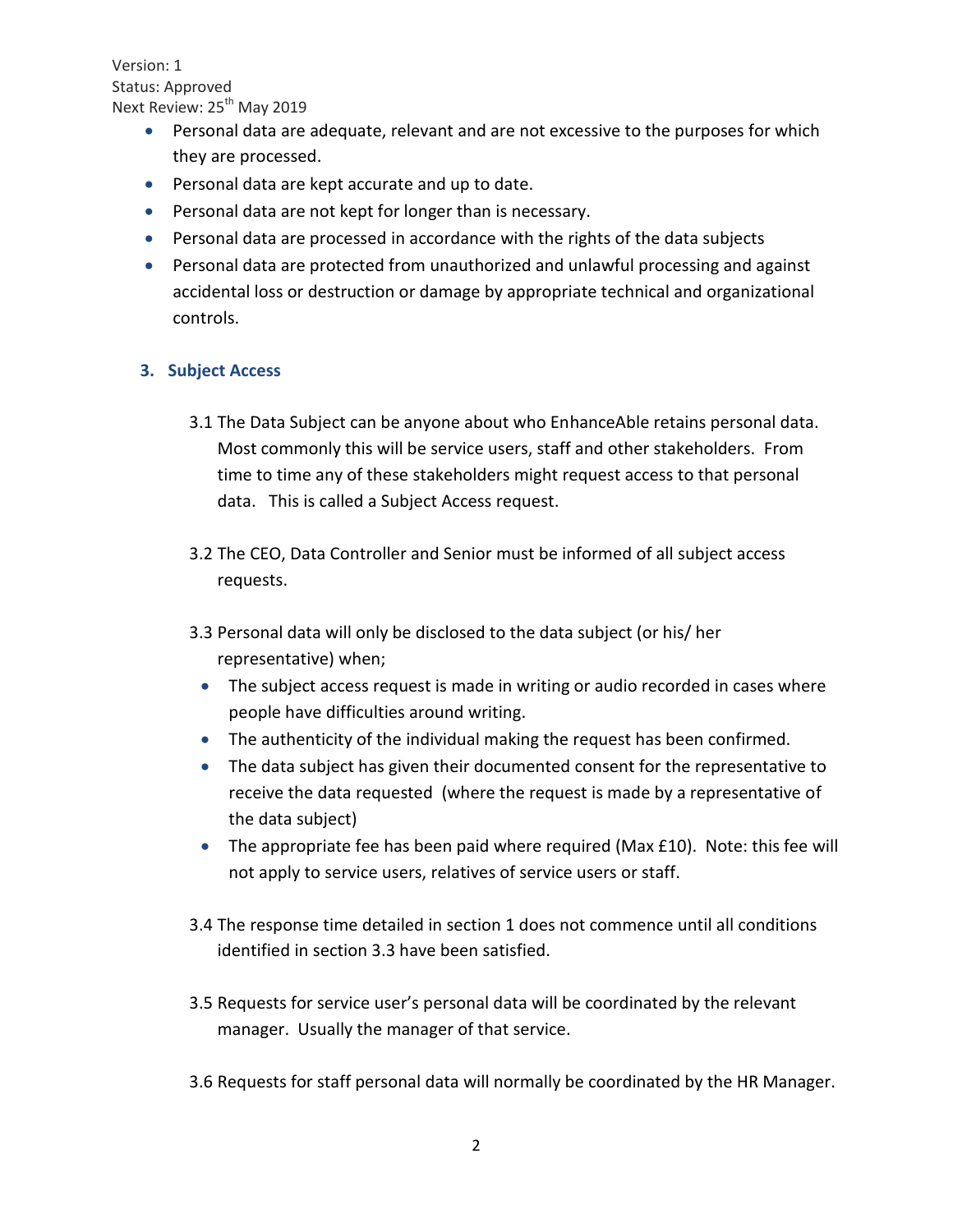- 3.7 A written record of all requests will be maintained for all Subject Access requests.
- 3.8 All data will be reviewed and any personal data relating to  $3<sup>rd</sup>$  parties will either be removed, anonymised or consent for its disclosure obtained from the 3<sup>rd</sup> party.
- 3.9 When a data subject is provided with direct access to a manual file a member of EnhanceAble staff must be present at all times.
- 3.10Responses to subject access requests must include personal data processed by relevant data processors.

### **4. Personal Data Breaches**

- 4.1 A personal data breach can be broadly defined as a security incident that has affected the confidentiality, integrity or availability of personal data. In short, there will be a personal data breach whenever any personal data is lost, destroyed, corrupted or disclosed; if someone accesses the data or passes it on without proper authorisation; or if the data is made unavailable, for example, when it has been encrypted by ransomware, or accidentally lost or destroyed.
- 4.2 EnhanceAble has an obligation to report certain types of personal data breach to the relevant supervisory authority. EnhanceAble will do this within 72 hours of becoming aware of the breach, where feasible.
- 4.3 If the breach is likely to result in a high risk of adversely affecting individuals' rights and freedoms, EnhanceAble will also inform those individuals without undue delay.
- 4.4 EnhanceAble will retain a record of any personal data breaches, regardless of whether we are required to notify.

#### **5. Data Audits**

EnhanceAble will carry out an annual data audit at each of its services in order to ensure that personal data is stored and deleted as appropriate and in accordance with relevant data protection legislation.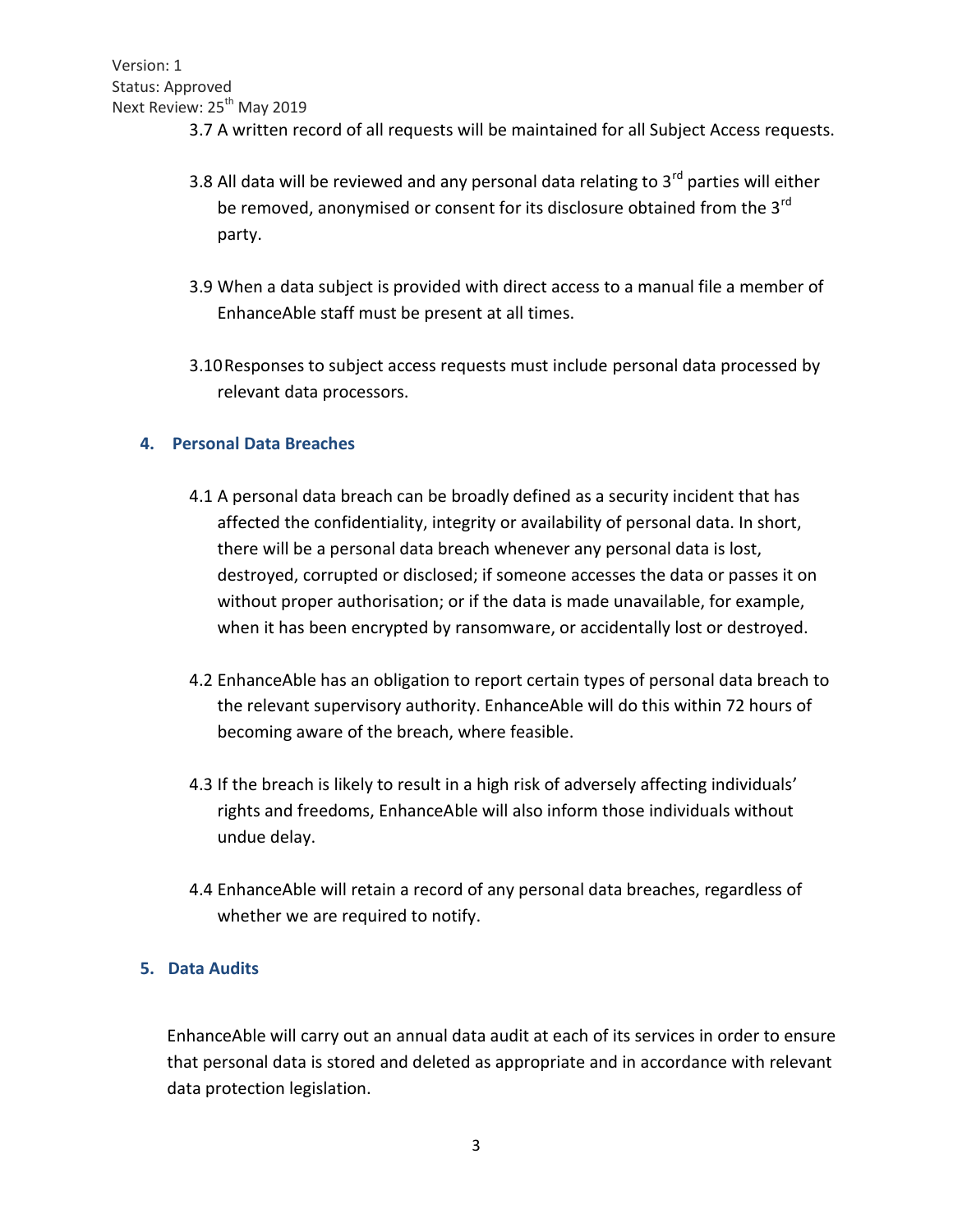> 5.1 The audit will be the responsibility of the manager of that service with support from other relevant managers at EnhanceAble.

### **6. Associated Policy and Procedure**

This Policy statement should be read in conjunction with the following procedures;

- Data Protection Procedure.
- Confidentiality Procedure.
- Data Protection-staff guidelines.

### **7. Diversity and Inclusion**

- 7.1 Enhanceable treats all its service users, staff and other stakeholders with fairness & respect. We recognize that we have an ethical and legal duty to advance equality of opportunity and prevent discrimination on the grounds of age, sex & sexual orientation disability, race, religion or belief gender assignment, pregnancy and maternity, marriage and civil partnership.
- 7.2 This document and any related literature may be translated or interpreted or provided in accessible formats as necessary.
- 7.3 Diversity and inclusion training is mandatory for all EnhanceAble staff.

#### **8. Governance, Monitoring and Review.**

This policy will be reviewed annually by the CEO. EnhanceAble's trustees will be made aware of any changes to this policy.

| <b>Version No</b>     | 1                             |
|-----------------------|-------------------------------|
| <b>Status</b>         | Approved                      |
| <b>Effective date</b> | 25 <sup>th</sup> May 2018     |
| Signed off by         | N/A                           |
| <b>Author</b>         | Julie Hagarty / Hannah Bryce. |
| <b>Review Date</b>    | 25 <sup>th</sup> May 2019.    |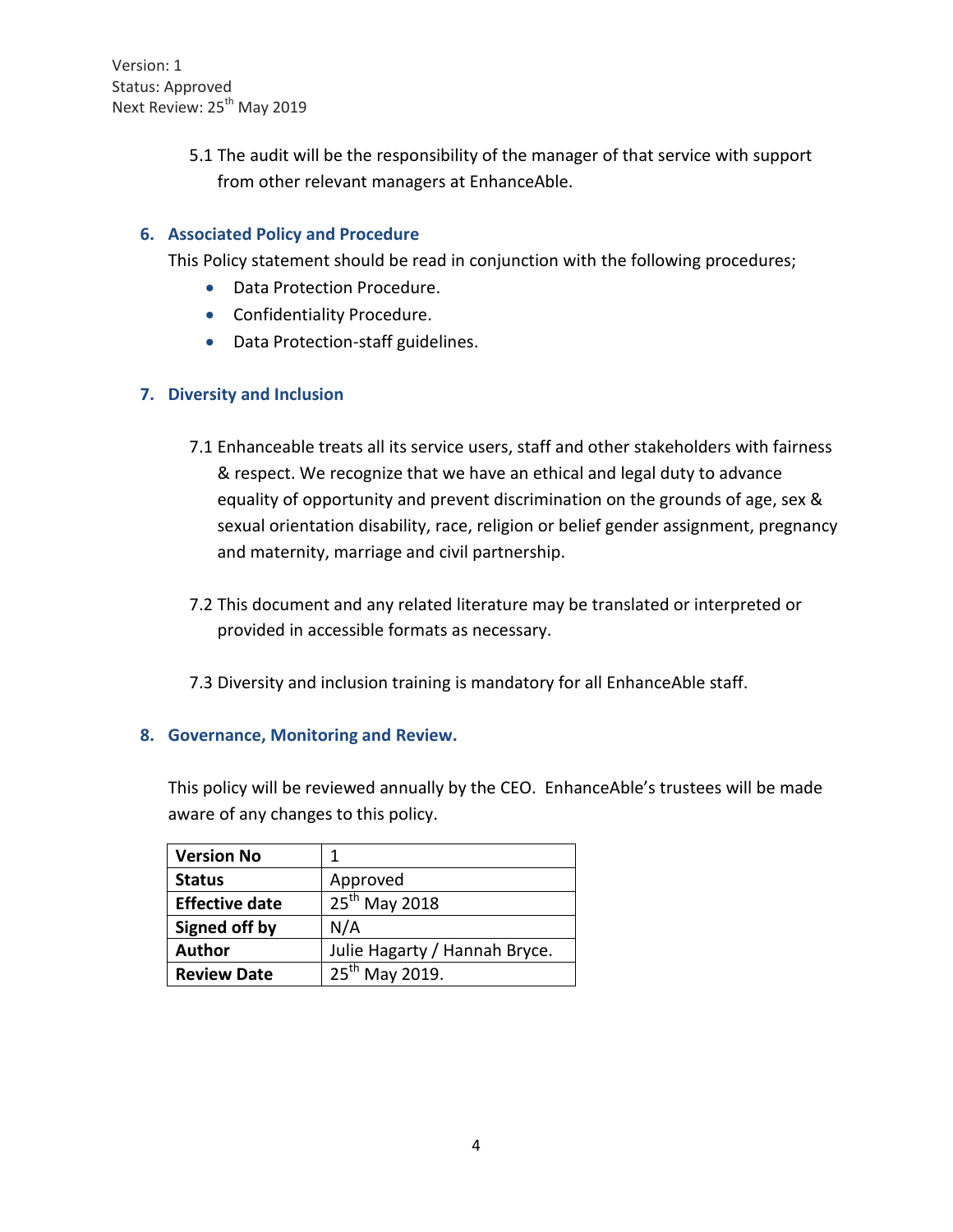# **Information Procedures**

# 1. Information that we hold.

In order to safeguard individuals, our employees and our charity, EnhanceAble are required to keep detailed information about people. The information we keep may consist of any or all of the following:

| <b>Person Type</b> | Data Type                    | <b>Data Form</b>   |
|--------------------|------------------------------|--------------------|
| Service User       | Support plans                | Paper & Electronic |
| Service User       | <b>Risk Assessments</b>      | Paper & Electronic |
| Service User       | <b>Medication profile</b>    | Paper & Electronic |
| Service User       | Photo consent                | Paper & Electronic |
| Service User       | <b>Meeting notes</b>         | Paper & Electronic |
| Service User       | Referral Information         | Paper & Electronic |
| Service User       | Correspondence               | Paper & Electronic |
| Relatives          | Contact details              | Paper & Electronic |
| Staff              | <b>Bank details</b>          | Paper & Electronic |
| <b>Staff</b>       | National Insurance number    | Paper & Electronic |
| <b>Staff</b>       | <b>NOK</b> information       | Paper & Electronic |
| <b>Staff</b>       | <b>DBS</b> information       | Paper & Electronic |
| <b>Staff</b>       | <b>Application CV</b>        | Paper & Electronic |
| <b>Staff</b>       | Car insurance                | Paper & Electronic |
| <b>Staff</b>       | performance data             | Paper & Electronic |
| Stakeholder        | professional contact details | Paper & Electronic |
| Stakeholder        | <b>Bank details</b>          | Paper & Electronic |
| Relative           | <b>Bank details</b>          | Paper & Electronic |

# 2. Record Keeping & Storage (Service Users)

- 1.1 EnhanceAble will keep clear and accurate records in plain English giving details of our work with service users.
- 1.2 EnhanceAble will keep a separate file for each service user's information. This file will be kept in a locked cabinet in the EnhanceAble Living office.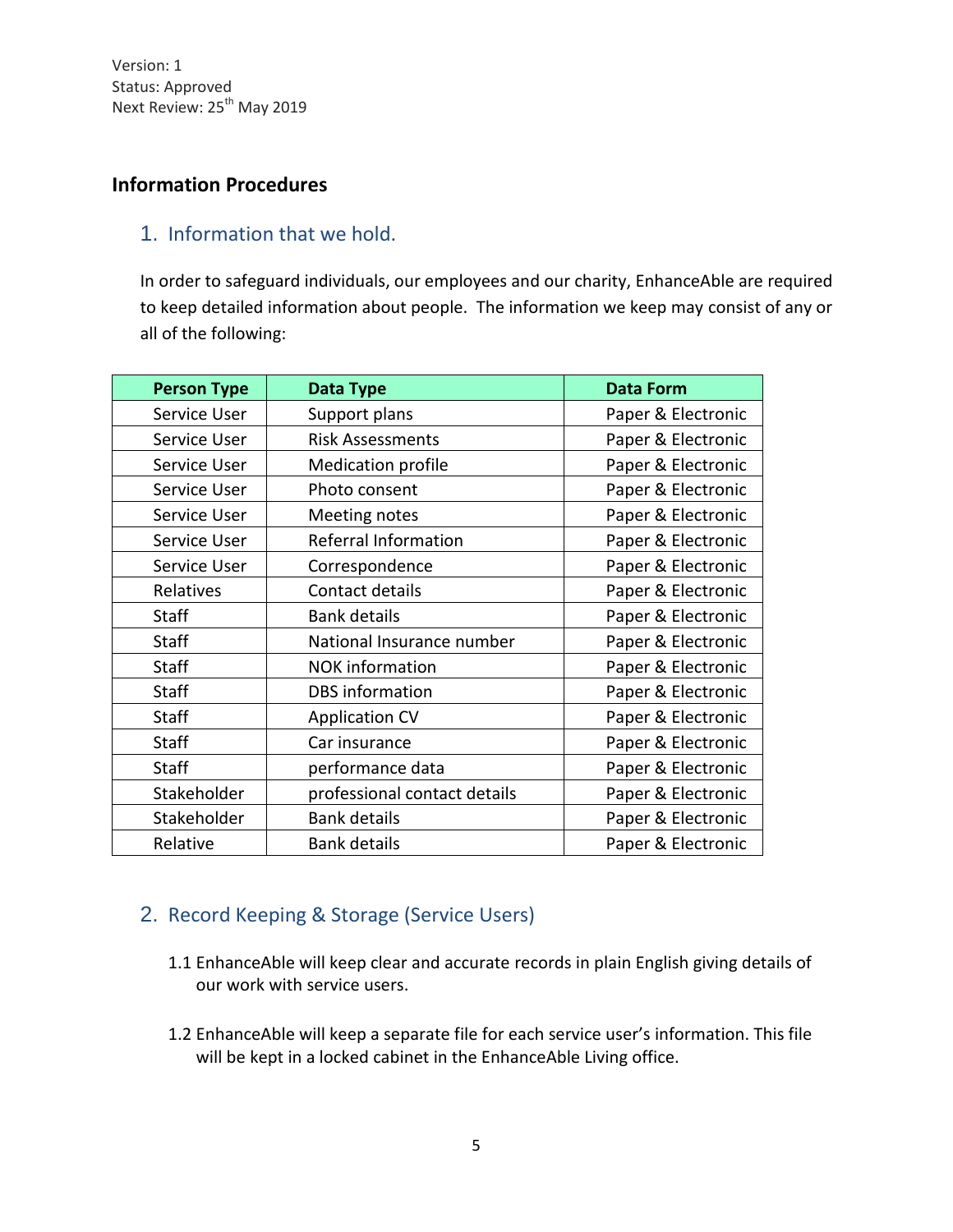- 1.3 For EnhanceAble Living service users, individual activity and support records will be kept within the service users home for one month and then transferred to the person's file in the EnhanceAble Living office. If people do not want their files kept at home during this interim period, they can choose for them to be kept in the EnhanceAble Living offices.
- 1.4 All EnhanceAble Space records will be kept in the home. They will only be transferred for secure archiving in our head office or another secure location.
- 1.5 All records will be kept in clear, legible writing.
- 1.6 All records will be factual and non-judgemental. Staff will not theorise in people's files
- 1.7 All files will be accessible only to relevant staff. Staff will not share details with other agencies or individuals without the permission of the service user.
- 1.8 EnhanceAble staff will only break confidentiality when they believe that person, or another person to be at risk of serious harm.
- 1.9 Any records, letters etc relating to a service user that are kept electronically will be password protected.
- 1.10 In addition to service user's discreet files, the following records will be maintained:
	- An accident book
	- An Incident file
	- A complaints file
	- A file of reports of suspected abuse

# 3. Record Keeping & Storage (Staff)

EnhanceAble keeps records on all staff and volunteers. The Manager of the individual service retains all information, except payroll data which is held by the Finance Officer.

All personal details is stored on a secure server and / or in a lockable facility accessible only to the relevant managers.

# 4. Access to Information.

The people who use our services their relatives or our staff may, from time to time make a request to see the personal data relating to them.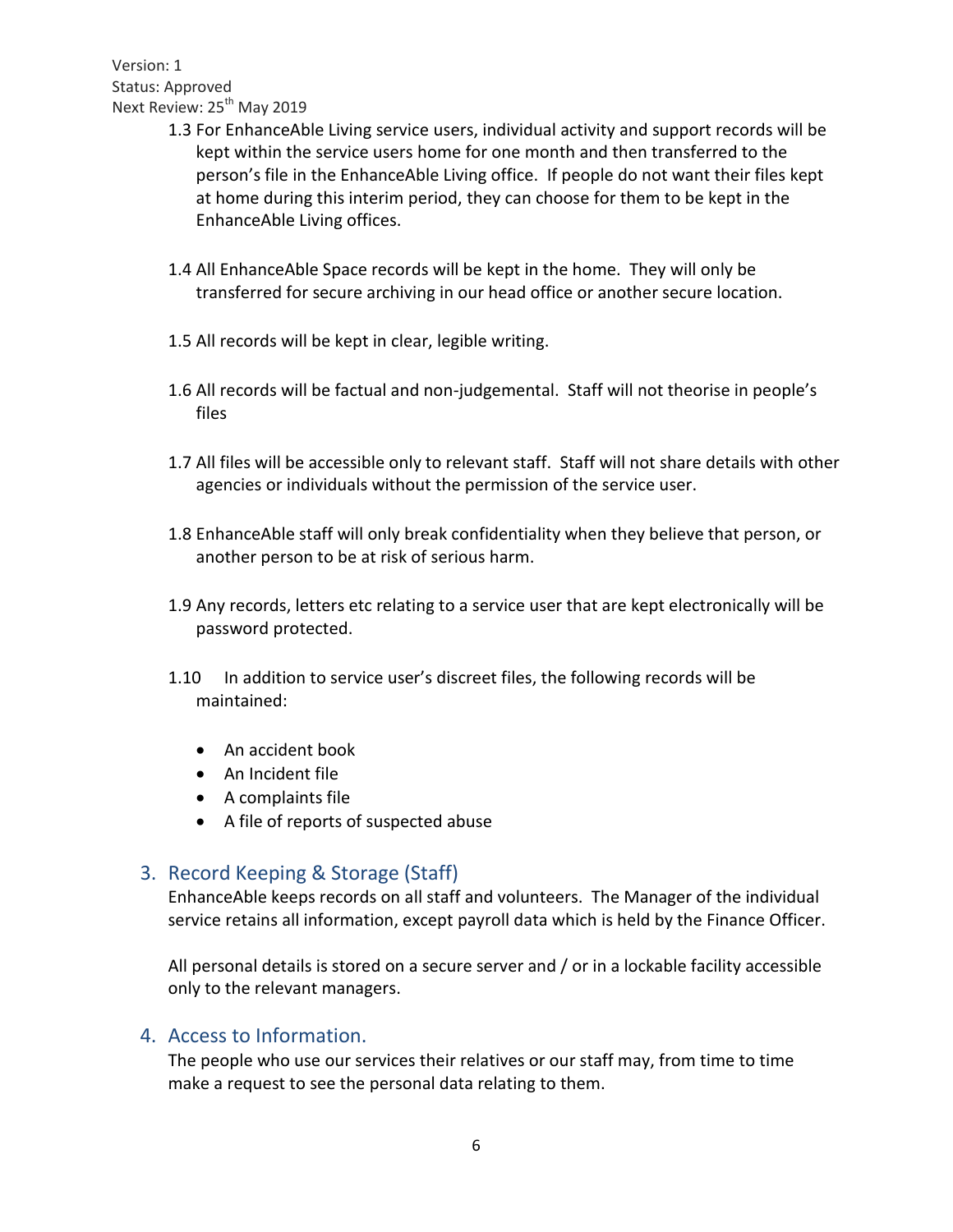The General Data Protection Regulations calls this a Subject Access Request.

When this happens The CEO, Data Controller and Senior Information Risk Owner must be informed of all subject access requests as soon as is practically possible.

Personal data will only be disclosed to the data subject (or his/ her representative) when;

- The subject access request is made in writing or audio recorded in cases where people have difficulties around writing.
- The authenticity of the individual making the request has been confirmed.
- The data subject has given their documented consent for the representative to receive the data requested (where the request is made by a representative of the data subject)
- The appropriate fee has been paid where required (Max £10). Note: this fee will not apply to service users, relatives of service users or staff.

EnhanceAble will ensure that access is given within the 30 day limit and will endeavor to give access more rapidly than this.

Requests for service user's personal data will be coordinated by the relevant manager. This will usually be the manager of that service. Access to hard documentation will be supervised by an EnhanceAble employee.

Requests for staff personal data will normally be coordinated by the HR Manager.

## 5. Archiving and deleting Information

EnhanceAble will retain data for the following timescales;

| <b>Committee Minutes</b>  | 10 years                           |
|---------------------------|------------------------------------|
| <b>Employment Folders</b> | From 2000 onwards                  |
| Service user records      | 5 years post death of service user |
| Other documents           | 7 years.                           |

Hard copy documents containing personal data will be destroyed by a specialist waste management company.

## 6. Data Breaches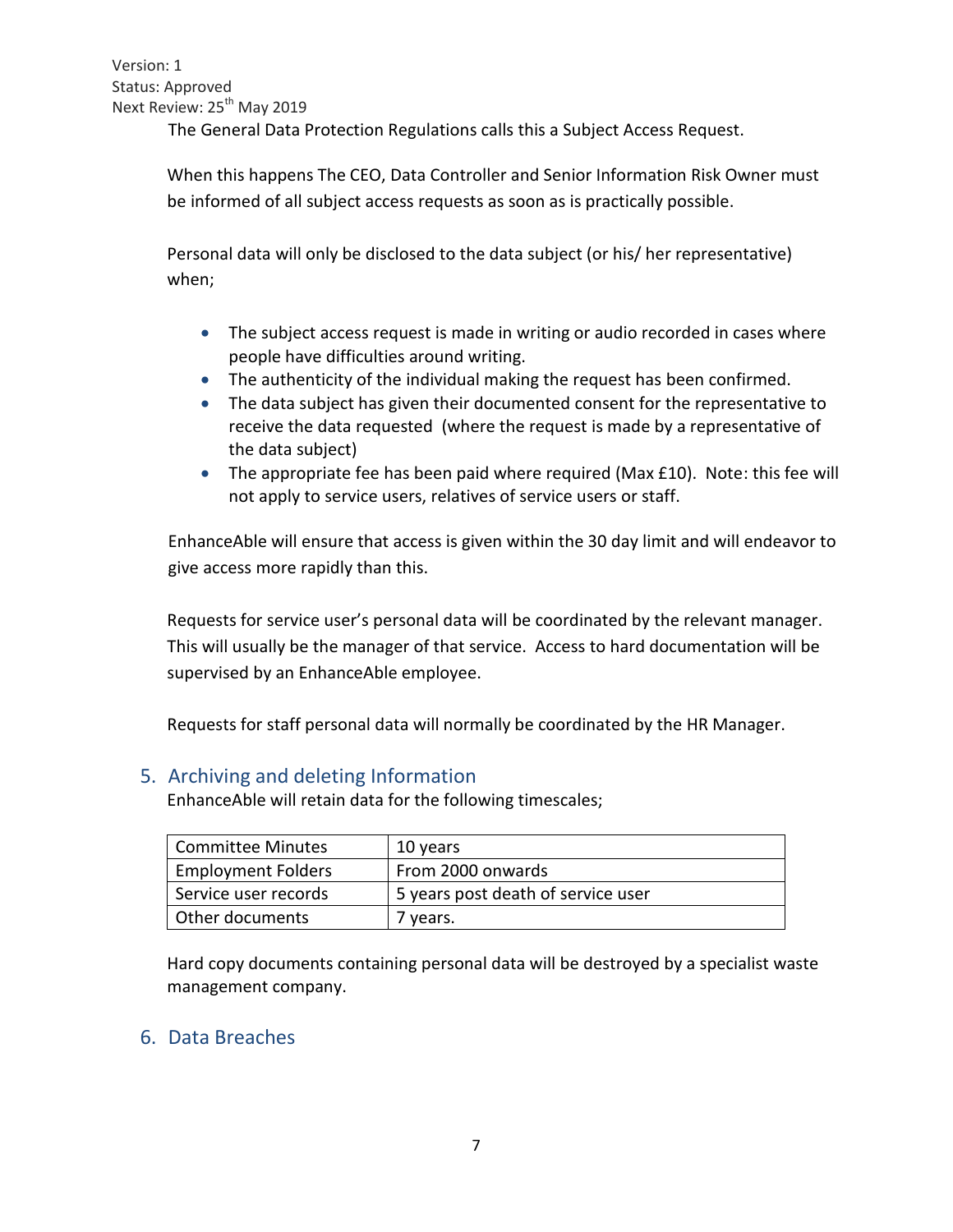> A personal data breach can be broadly defined as a security incident that has affected the confidentiality, integrity or availability of personal data. In short, there will be a personal data breach whenever any personal data is lost, destroyed, corrupted or disclosed; if someone accesses the data or passes it on without proper authorisation; or if the data is made unavailable, for example, when it has been encrypted by ransomware, or accidentally lost or destroyed.

EnhanceAble has an obligation to report certain types of personal data breach to the relevant supervisory authority. EnhanceAble will do this within 72 hours of becoming aware of the breach, where feasible.

The Data Controller / CEO/ Senior Information Risk Owner will have responsibility for deciding if a breach is reportable to the supervisory authority. The Data Controller/CEO will have responsibility for informing the the Supervisory Authority when a breach has taken place.

Any data breach should be reported to the Data Controller, Senior Information Risk Owner as soon as is practically possible.

If the breach is likely to result in a high risk of adversely affecting individuals' rights and freedoms, EnhanceAble will also inform those individuals without undue delay. The Data Controller / CEO will be responsible for making this decision.

EnhanceAble will retain a record of any personal data breaches, regardless of whether the organisation is required to notify supervisory authority. The Data Controller will retain a register of breaches for this purpose.

## 7. Sharing Information.

EnhanceAble will always attempt to gain consent from its staff, service users and stakeholders prior to sharing personal data with 3<sup>rd</sup> parties.

Service users or their representatives are asked to complete consent to share document when accessing any EnhanceAble service. This document sets forth exactly what personal data the service is planning to keep and enables service users or their representatives to select which agencies EnhanceAble is able to share this data.